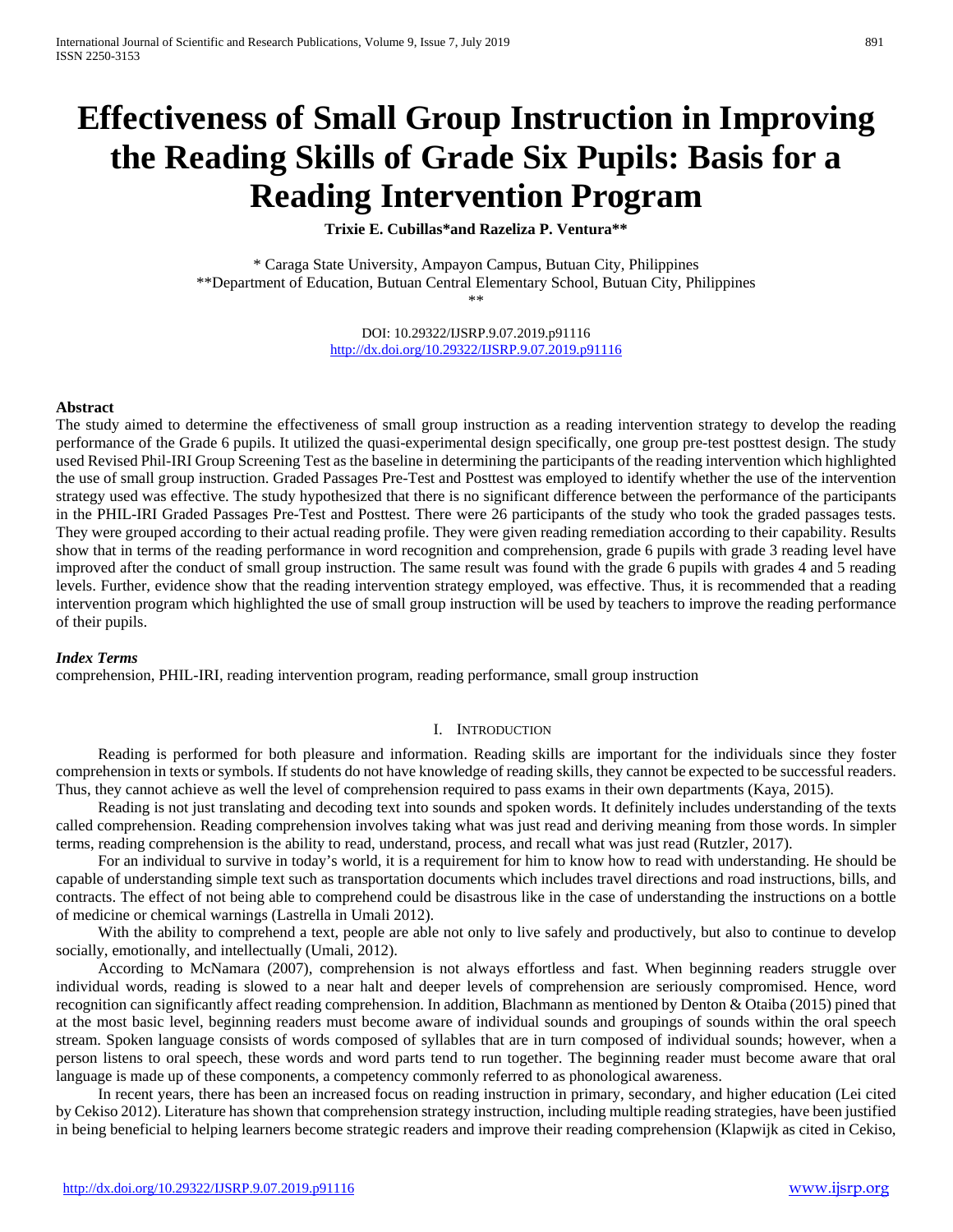International Journal of Scientific and Research Publications, Volume 9, Issue 7, July 2019 892 ISSN 2250-3153

2012). Thus, it is necessary for teachers to provide learners with a reading strategy instruction that can help them become strategic readers.

It is on these foregoing premises that the researcher aimed to determine the effectiveness of a small group instruction which intends to improve the reading performance of the pupils and the results of which may serve as basis in designing a sound reading intervention program.

# **Research Framework**



Figure 1: Schematic Diagram of the Study

# **Objectives of the Study**

This study aimed to determine the effectiveness of small group instruction as a reading intervention strategy to develop the reading performance of the Grade 6 pupils. Specifically, it sought to achieve the following objectives.

- 1. To determine the level of pupils' reading performance in terms of:
- 1.1 Phil-IRI Group Screening Test; and

1.2 Phil-IRI Graded Passages before (pre-test) and after (posttest) the Small Group Instruction

- 2. To ascertain whether there is significant difference between the pre-test and posttest scores
- 3. To determine the level of pupils' appreciation to the small group instruction; and
- 4. To craft a reading intervention program.

# **Hypothesis**

This null hypothesis is presented based on the result testes at 0.01 level of significance. Ho1: There is no significant difference in the pupils' reading performance before and after the small group instruction.

# II. METHODOLOGY

# **Research Design**

This study utilized the quasi-experimental design, specifically, one group pre-test posttest design. The study used the Revised Phil-IRI Group Screening Test as its baseline in determining the participants of the reading intervention which was the small group instruction.

# **Sampling Design**

The study employed the non-probability sampling technique particularly purposive sampling. The participants were chosen based on the Phil-IRI Group Screening Test. There were twenty-six (26) participants in this study wherein majority are female with 16 respondents or 62 % and 10 male respondents or 28% of the participants' population

# **Data Gathering Procedure**

In the initial phase of the study, the researcher sought permission from the Public Schools District Supervisor, school principal, and head teacher was sought for the conduct the study. After the permission was granted, the researcher who at the same time a Grade 6 English teacher conducted the Phil-IRI Group Screening Test (STAGE 1) in her classes. Those pupils who scored 13 and below in the Test took the Graded Passages Pre-Test (STAGE 2) Individual Administration. The Word Recognition Scores of the pupils were identified. The teacher took note of the miscues of the pupil while reading the passage. The following miscues as described are noted. These were the mispronunciations, omissions, added words, substitutions, repetitions, insertions, and reversals. Aside from the word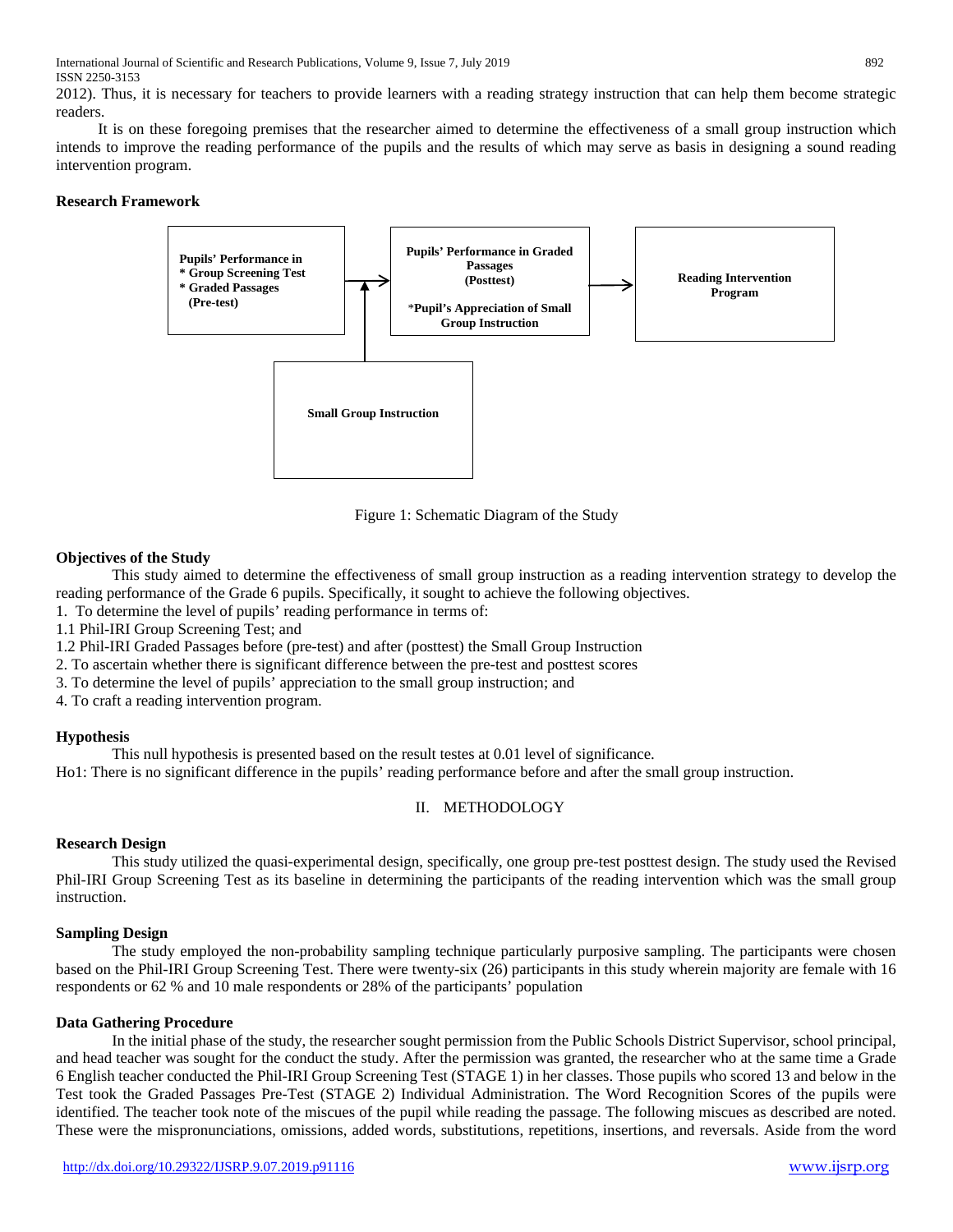recognition, the pupils' level of comprehension were also analyzed based on the pupils' answer after reading the passage. The grade level in which the pupil can register frustration, instructional, and independent level was recorded.

In the administration of the Phil-IRI Graded Passages (Pre-Test), Stage 2, the researcher was provided with four parallel sets (SETS A to D) from the Phil-IRI Manual that she can choose from. This stage of reading assessment further gave the teacher information not just on the weakness of the child in reading but also his or her strengths. It was conducted with the Oral Reading Test.

Also, using the graded passages, the teacher identified the grade level in which the pupil can register independent, instructional and frustration level as his or her reading profile. This aided the teacher in designing reading remediation activities that are suitable for developing the pupil's reading skills. Further, this served also as guide for the teacher in choosing instructional materials that would address the needs of the pupil in developing his reading comprehension.

The first passage that the pupil had read aloud depended on the pupil's raw score. If the pupil's raw score in the GST is 0-7, he or she must be given a passage that is 3 grade levels below his or her current level. If the pupil's raw score in GST is 8-13, he must be given a passage that is 2 grades below his current level. Thus, if Pupil A is a Grade Six pupil and scores 6/20 in the GST, he or she must be given a passage at the 3rd grade level. If he or she scores 9/20 in the GST, he or she must be given passage from the 4th grade level. In the case of the participants of this study, all of the 26 pupils had score from 8 to 13 in the GST. Hence, the first graded passage introduced was the Grade 4 level.

Since in this stage the teacher already determined the grade level in which the pupil can register his or her reading profile in independent, instructional and frustration level, it is expected that the pupil has read two or more passages and answered the questions that follow. The number of passages the pupil has read was dependent on the result of each test. In finding the independent level of the pupil's reading profile, the teacher gave a selection that was one lower level than the given selection until the pupil registered performance at 97%-100% in the word recognition and 80%-100% in comprehension. In finding the frustration level, the teacher gave a selection that was one higher level than the level in which the child has registered instructional level until the pupil registered the performance at 89% and below for the word recognition and 58% and below for the comprehension. This is important in order for the teacher to know the kind of reading material that the pupil is already able to perform well in. Once all the data which can be used to describe the pupil's reading performance were gathered, the teacher designed an intervention program and choose instructional materials to address the needs of the pupils in improving their reading performance.

After getting the reading profile of the pupils in terms of word recognition and comprehension, the researcher then proceeded the employment of the reading remediation (STAGE 3) which was through small group instruction. The teacher used the Developing Reading Power Books issued by the Department of Education. It has reading passages and comprehension checkup questions for exercises.

Prior to actual reading, the vocabulary development was undertaken first. Motivation and motive question were also given to prepare the pupil in the selection. The schema (prior knowledge of the pupil on the subject) was activated to prepare the pupil in interacting with the text. The first two steps were done through small group instruction to develop learning through socialization and interaction. The teacher employed varied teaching techniques in improving the pupils' reading comprehension. Explicit teaching as a strategy in improving the reading comprehension was delivered. This means that the teachers read the difficult words first and the pupil took his or her turn in reading the terms. Then, the teacher read the entire text followed by the pupil. This was designed to attain oral fluency in order to help the pupil to give less effort in the word recognition and give full attention in connecting the meaning of the words in the context thus attaining comprehension of the text. As soon as the oral fluency of the pupil progresses, the teacher asked the pupil to read the text by himself or herself without the modelling of the teacher. Pupils were also asked to read aloud and in some other time individually. After the reading activity, the pupils were asked to answer comprehension check-up questions. During the checking, some questions were discussed and the teacher added questions that activate the higher order thinking skills of the pupils. The reading remediation lasted for two and a half months.

Graded Passages Posttest (STAGE 4) was then administered at the last quarter of the school year. There were four parallel sets of Graded Passages. The results of Graded Passages Pre-Test and Posttest were compared to monitor the progress of the pupils. After taking the Graded Passages Posttest, the level of pupils' appreciation on the small group instruction was assessed to identify whether the pupils had appreciated on the remediation activity that they underwent.

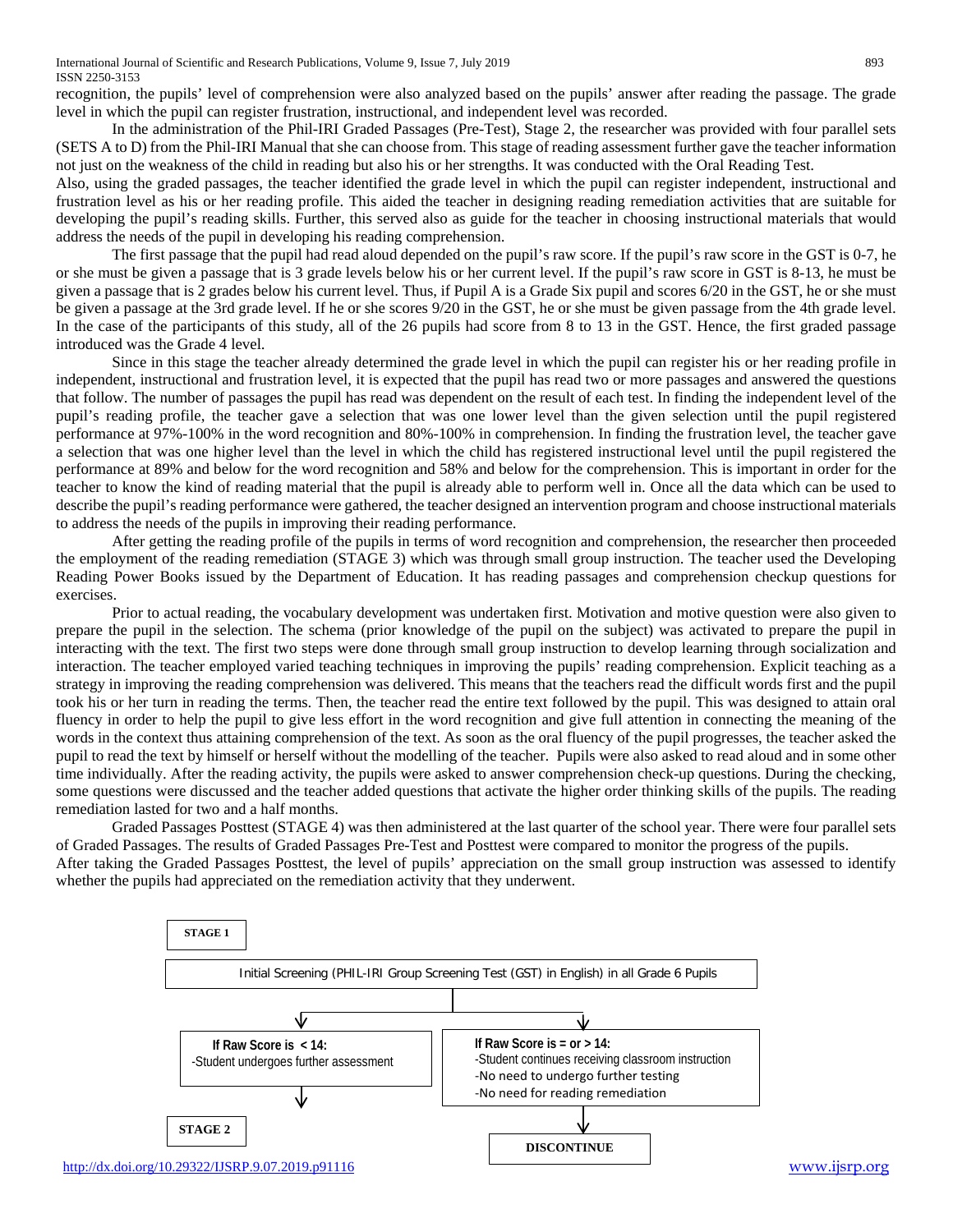

Figure 2. Stages of the Revised Phil-IRI Administration

# III. RESULTS

# **Problem 1: The Level of Reading Performance of Pupils in terms of:**

#### 1.1 PHIL-IRI Group Screening Test

# **Table 1Frequency Distribution of the Reading Performance of Grade 6 Pupils**

|                      | III I HILI-INI GIUUD SCIEEIIIIE TESU |       |
|----------------------|--------------------------------------|-------|
| <b>Reading Level</b> | F                                    | $\%$  |
| At grade 6 level     | 54                                   | 67.50 |
| Below level:         | 9                                    | 11.25 |
| Grade 5              |                                      |       |
| Below level:         |                                      | 6.25  |
| Grade 4              |                                      |       |
| Below Level:         | 12                                   | 15.00 |
| Grade 3              |                                      |       |
| <b>Total</b>         | 80                                   | 100   |

**in PHIL-IRI Group Screening Test**

As gleaned in the table, the results of the Group Screening Test, 54 pupils are at their expected level –grade 6 while 12 of them are at below level-grade 3, 5 are at below level-grade 4 and 9 of them are at below level-grade 5. This means that most of the pupils are at the grade-appropriate level while 26 of them still need intervention.

The Anne Casey Foundation (2010) explained that the ability to read in the elementary grade is critical to a child's success in school, life-long learning potential and their ability to contribute to the nation's economy and its security. Children can succeed at advancing to a higher grade reading level if policymakers focus on school readiness, school attendance, summer learning, family support and high-quality teaching.

Table 2 shows that during pre-test, out of 12 pupils who were given Grade 3 level reading material, 2 or 16.7 % of them are in instructional level and 10 or 83.3 % of them are in independent level. After the intervention, 12 or 100% are already registered in grade 5 independent level. This shows that the small group instruction has greatly improved the reading skill of the Grade 6 pupils with grade 3 reading level in terms of word recognition.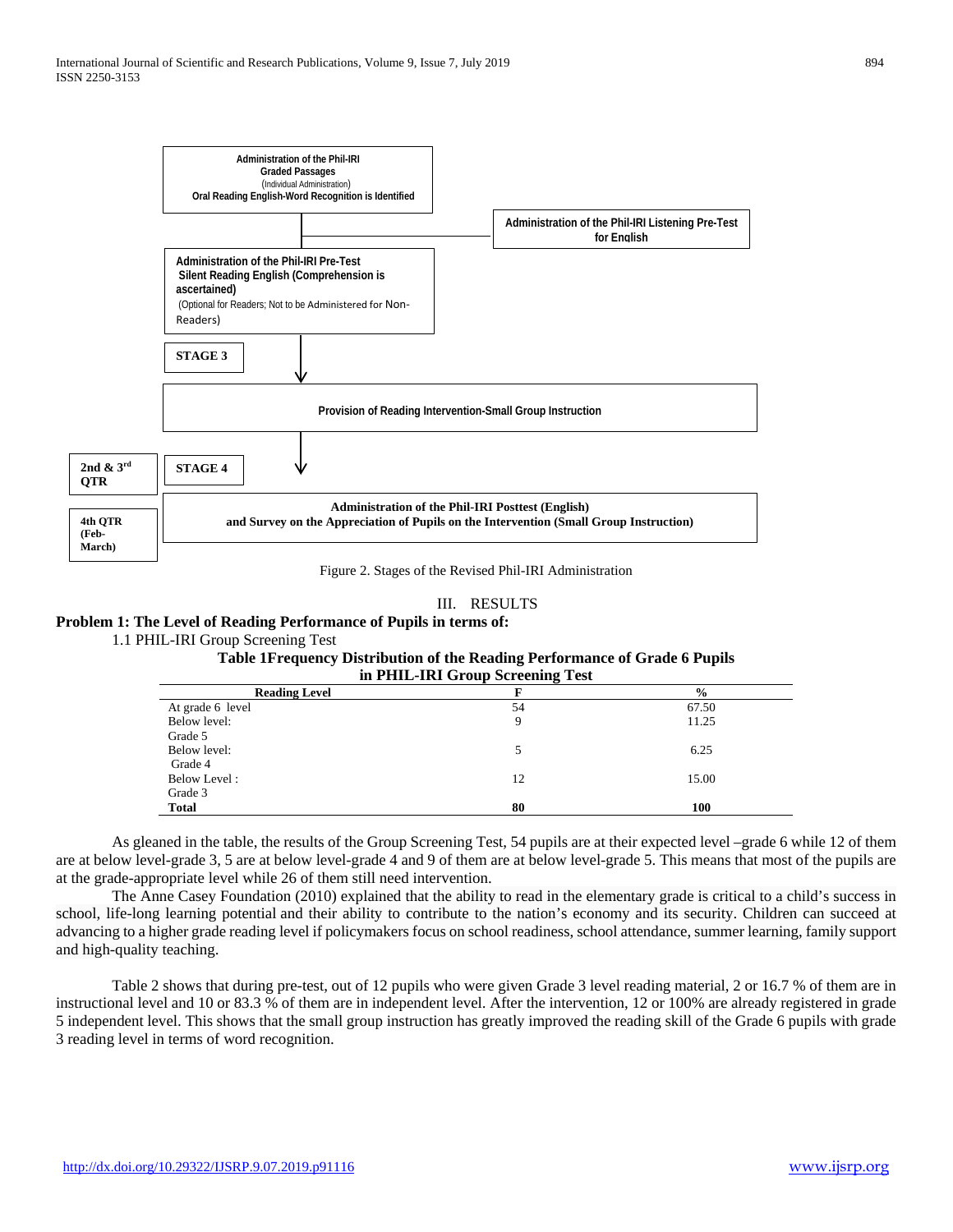|                                           |                    |                |   |                 |   |                      |   | Table 2.Pretest and Postest Performance of Grade 6 Pupils with Grade 3 Reading Level in terms of Word Recognition |    |                |    |                 |  |  |  |
|-------------------------------------------|--------------------|----------------|---|-----------------|---|----------------------|---|-------------------------------------------------------------------------------------------------------------------|----|----------------|----|-----------------|--|--|--|
| <b>Grade Level</b><br><b>Reading Test</b> | <b>Frustration</b> |                |   |                 |   | <b>Instructional</b> |   |                                                                                                                   |    |                |    | Independent     |  |  |  |
|                                           |                    | <b>Pretest</b> |   | <b>Posttest</b> |   | <b>Pretest</b>       |   | <b>Posttest</b>                                                                                                   |    | <b>Pretest</b> |    | <b>Posttest</b> |  |  |  |
|                                           |                    | $\frac{0}{0}$  | f | $\frac{6}{9}$   | F | $\%$ f               | F | $\frac{0}{0}$                                                                                                     | f  | $\frac{6}{9}$  |    | $\frac{6}{6}$   |  |  |  |
| Grade 3                                   |                    |                |   |                 |   | 16.7                 |   |                                                                                                                   | 10 | 83.3           |    |                 |  |  |  |
| Grade 4                                   |                    |                |   |                 |   |                      |   |                                                                                                                   |    |                |    |                 |  |  |  |
| Grade 5                                   |                    |                |   |                 |   |                      |   |                                                                                                                   |    |                | 12 | 100             |  |  |  |

1.2 Graded Passages Before and After Small Group Instruction

This is supported by Tyner as mentioned by Wilson (2012) that beginning readers benefit most from being taught explicit skills during intensive group discussion. The small-group differentiated reading model enables teachers to focus on specific skills. By integrating strategy instruction into word-study lessons and engaging students into guided practice to use what they have learned, educators support pupils' early literacy learning. In addition, Li and Creamer in Wilson (2012) posited that active responses during small group reading instruction increase student engagement and motivation to participate. Children actively create multiple words to demonstrate their understanding of words.

# **Table 3. Pre-test and Posttest Performance of Grade 6 Pupils with Grade 3 Reading Level in terms of Comprehension**

| <b>Grade Level</b><br><b>Reading Test</b> |   | <b>Frustration</b> |   |                 |   | <b>Instructional</b> |                |                 |   | Independent    |   |                 |
|-------------------------------------------|---|--------------------|---|-----------------|---|----------------------|----------------|-----------------|---|----------------|---|-----------------|
|                                           |   | <b>Pretest</b>     |   | <b>Posttest</b> |   | <b>Pretest</b>       |                | <b>Posttest</b> |   | <b>Pretest</b> |   | <b>Posttest</b> |
|                                           | ₽ | $\frac{0}{0}$      | f | $\frac{6}{6}$   | F | %f                   | F              | $\frac{0}{0}$   | f | $\frac{1}{2}$  | f | $\frac{6}{9}$   |
| Grade 3                                   | 3 | 25                 |   |                 | 9 | 75                   |                |                 |   |                |   |                 |
| Grade 4                                   |   |                    |   |                 |   |                      |                |                 |   |                |   |                 |
| Grade 5                                   |   |                    | 2 | 16.7            |   |                      | $\overline{2}$ | 16.7            |   |                | 8 | 66.7            |

As displayed in the table, 3 or 25 % of the pupils are in frustration level, and 9 or 75 % are in the instructional level. After employing the intervention, 2 or 16.7% are registered in grade 5 frustration level, another 2 or 16.7% are in instructional and 8 or 66.7% are registered in grade 5 independent level. This suggests that the reading performance of grade 6 pupils with grade 3 reading level has greatly improved after the conduct of the small group instruction.

This result is supported by Wasik as mentioned by Wilson (2012) that with five or fewer children in a group, teachers can focus needed attention on individual children and make sure that each child has opportunities to participate. Additionally, small-group time enables children to have high-quality interaction with teachers.

Teachers are able to observe pupils as they are learning and modify instruction, clarify misconception, and discuss material to meet the specific learning needs of each child in a small group. Each group receives high-quality reading instruction and children can be engaged in meaningful tasks that are related to specific instructional level according to Kiley mentioned by Wilson (2012).

| <b>Grade Level</b><br><b>Reading Test</b> |   | <b>Frustration</b> |   |                 |   | <b>Instructional</b> |   |                 |                    | Independent    |                 |               |  |  |
|-------------------------------------------|---|--------------------|---|-----------------|---|----------------------|---|-----------------|--------------------|----------------|-----------------|---------------|--|--|
|                                           |   | Pretest            |   | <b>Posttest</b> |   | <b>Pretest</b>       |   | <b>Posttest</b> |                    | <b>Pretest</b> | <b>Posttest</b> |               |  |  |
|                                           | ₽ | $\frac{6}{6}$      | f | $\%$            | F | %f                   | F | $\frac{0}{0}$   | F                  | $\frac{1}{2}$  |                 | $\frac{0}{0}$ |  |  |
| Grade4                                    |   |                    |   |                 | 3 | 60.00                |   |                 | $\mathcal{L}$<br>∠ | 40.00          |                 |               |  |  |
| Grade 5                                   |   |                    |   |                 |   |                      |   |                 |                    |                |                 | 100           |  |  |

As gleaned in the table, in terms of word recognition during pretest, 3 or 60% of the pupils with grade 4 reading level were in the instructional level while 2 or 40% of them were registered in the independent level. During posttest, 5 or 100% of the pupils were already in the grade 5 independent level.

This means that the reading performance of the grade 6 pupils with grade 4 reading level has improved after the conduct of small group discussion. In connection to the foregoing result, Moore (2000) posited that word recognition skill such as vocabulary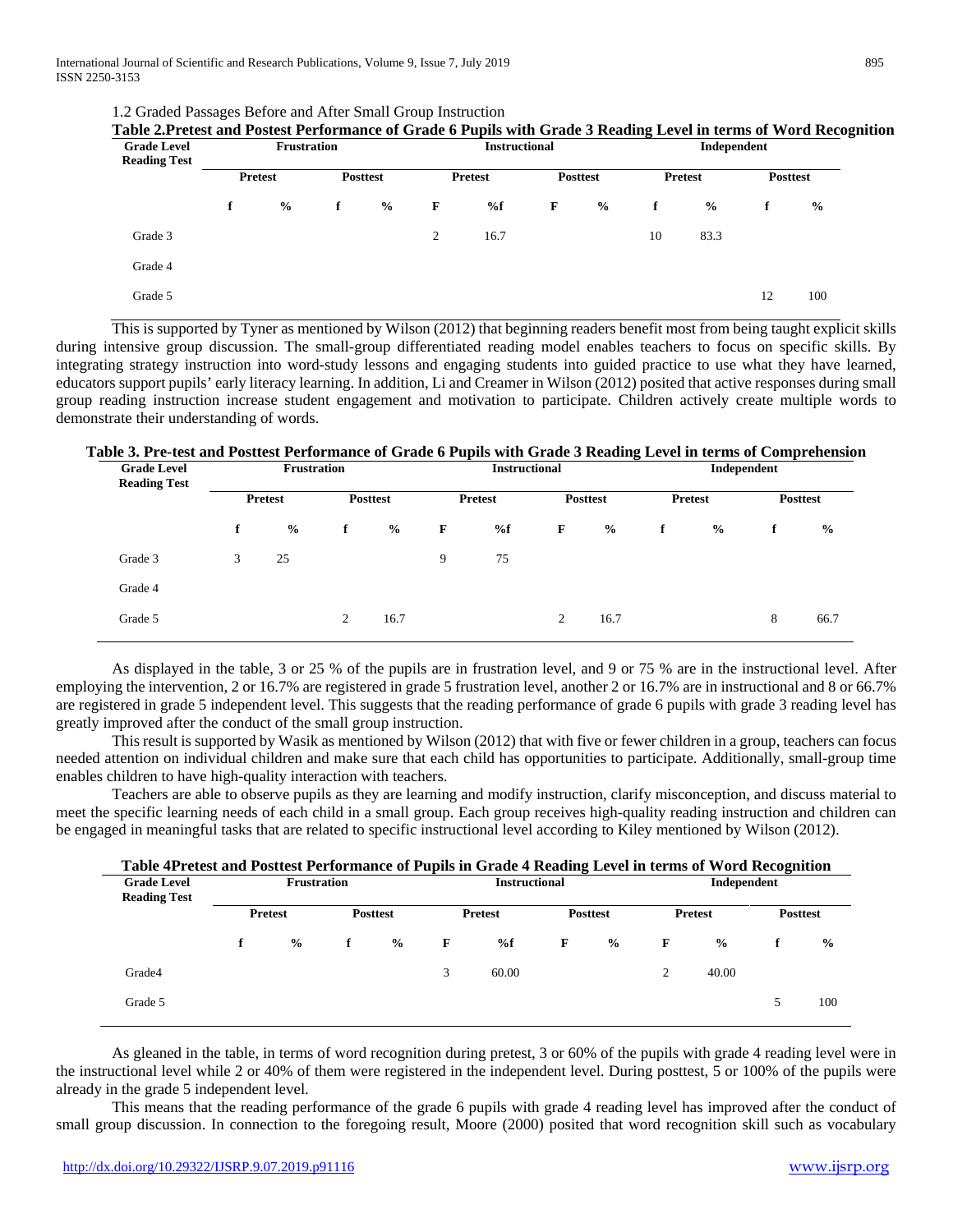knowledge is a significant and constant predictor of overall reading comprehension irrespective of grade level. While significant, fluency effects diminish over grades, especially in the later grades.

As shown in table 5, in terms of comprehension during pretest, 4 or 80% of the pupils are in frustration level while 1 or 20% is in the instructional level. However, after the conduct of small group instruction, 5 or 100% of them are already in grade 5 independent level. This means that in terms of the reading performance particularly comprehension, the grade 6 pupils with grade 4 reading level has improved after the conduct of small group discussion

| <b>Grade Level</b><br><b>Reading Test</b> |   | <b>Frustration</b> |                 |   | <b>Instructional</b> |   |                 | Table 5.Pre-test and Posttest Performance of Grade 6 Pupils in Grade 4 Reading Level in terms of Comprehension<br>Independent |                |  |                 |  |
|-------------------------------------------|---|--------------------|-----------------|---|----------------------|---|-----------------|-------------------------------------------------------------------------------------------------------------------------------|----------------|--|-----------------|--|
|                                           |   | <b>Pretest</b>     | <b>Posttest</b> |   | <b>Pretest</b>       |   | <b>Posttest</b> |                                                                                                                               | <b>Pretest</b> |  | <b>Posttest</b> |  |
|                                           |   | $\frac{0}{0}$      | $\frac{0}{0}$   | F | $\%f$                | F | $\frac{0}{0}$   | F                                                                                                                             | $\frac{0}{0}$  |  | %f              |  |
| Grade4                                    | 4 | 80                 |                 |   | 20                   |   |                 |                                                                                                                               |                |  |                 |  |
| Grade 5                                   |   |                    |                 |   |                      |   |                 |                                                                                                                               |                |  | 100             |  |

The result above is in consonance with the Early Warning Executive Summary Report in The Anne Casey Foundation (2013) in which the assessment report affirmed that reading proficiency is crucial for continued academic success and to break the cycle of intergenerational poverty, and the key factors in addressing the problem. The knowledge base continues to grow. And with each new finding, one may gain more insight, resources and confidence for the challenge of helping more children, especially those from lowincome families, read at their expected grade level by the end of the school year.

| <b>Test</b>        |   | <b>Frustration</b> |   |                 | <b>Instructional</b> |                |   |                 | Independent |                |   |                 |  |
|--------------------|---|--------------------|---|-----------------|----------------------|----------------|---|-----------------|-------------|----------------|---|-----------------|--|
|                    |   | <b>Pretest</b>     |   | <b>Posttest</b> |                      | <b>Pretest</b> |   | <b>Posttest</b> |             | <b>Pretest</b> |   | <b>Posttest</b> |  |
|                    | F | $\frac{0}{0}$      | f | $\frac{1}{2}$   | f                    | $\frac{6}{6}$  | f | $\frac{1}{2}$   | F           | $\frac{0}{0}$  | f | $\frac{1}{2}$   |  |
| Grade <sub>5</sub> | 9 | 100                |   |                 |                      |                |   |                 |             |                |   |                 |  |
| Grade 6            |   |                    |   |                 |                      |                |   |                 |             |                | 9 | 100             |  |

As displayed in the table, in terms of word recognition during pretest, 9 or 100% of the pupils in grade 5 reading level are registered in the frustration level while during posttest, 9 or 100% of the pupils are already in the grade 6 independent level. This means that in terms of their reading performance particularly word recognition, the grade 6 pupils with grade 5 reading level has improved after the conduct of small group instruction.

Anent to this result, Chard et.al. in Chaka and Booi-Ncetani (2015) mentioned that fluent oral reading in English is an essential skill for learners at any level of their learning career. In fact, most language teaching experts agree that efficient and effective word recognition skills are a *sine qua non* for becoming a successful reader.

In addition to the foregoing claim, word recognition is important in order for the learner to understand the text that he or she is reading. According to Granville in Chaka & Booi- Ncetani (2015), the meaning resides unproblematically in the text and the reader simply has to discover it as it is fixed and determined. The pupil therefore should master the mechanical reading skills such as word recognition, decoding, phonics, and reading aloud.

| Grade<br>Level         | <b>Frustration</b> |                |   |                 |   | <b>Instructional</b> |   | Independent     |   |                |   |                 |
|------------------------|--------------------|----------------|---|-----------------|---|----------------------|---|-----------------|---|----------------|---|-----------------|
| Reading<br><b>Test</b> |                    | <b>Pretest</b> |   | <b>Posttest</b> |   | <b>Pretest</b>       |   | <b>Posttest</b> |   | <b>Pretest</b> |   | <b>Posttest</b> |
|                        | F                  | $\frac{0}{0}$  | f | $\frac{0}{0}$   | f | $\frac{0}{0}$        | F | $\frac{0}{0}$   | F | $\frac{0}{0}$  | f | $\frac{0}{0}$   |
| Grade 5                | 9                  | 100            |   |                 |   |                      |   | 11.1            |   |                |   | 55.56           |
| Grade 6                |                    |                |   |                 |   |                      |   |                 |   |                | 3 | 33.33           |

As seen in the table, in terms of comprehension during pretest, 9 or 100% of the pupils in Grade 5 reading level are registered in the frustration level while during posttest, 1 or 11.1% of the pupils belongs to the instructional level and 5 or 55.56% of the pupils are already in the grade 5 independent level and 3 or 33.33% are registered in the grade 6 independent level. This means that in terms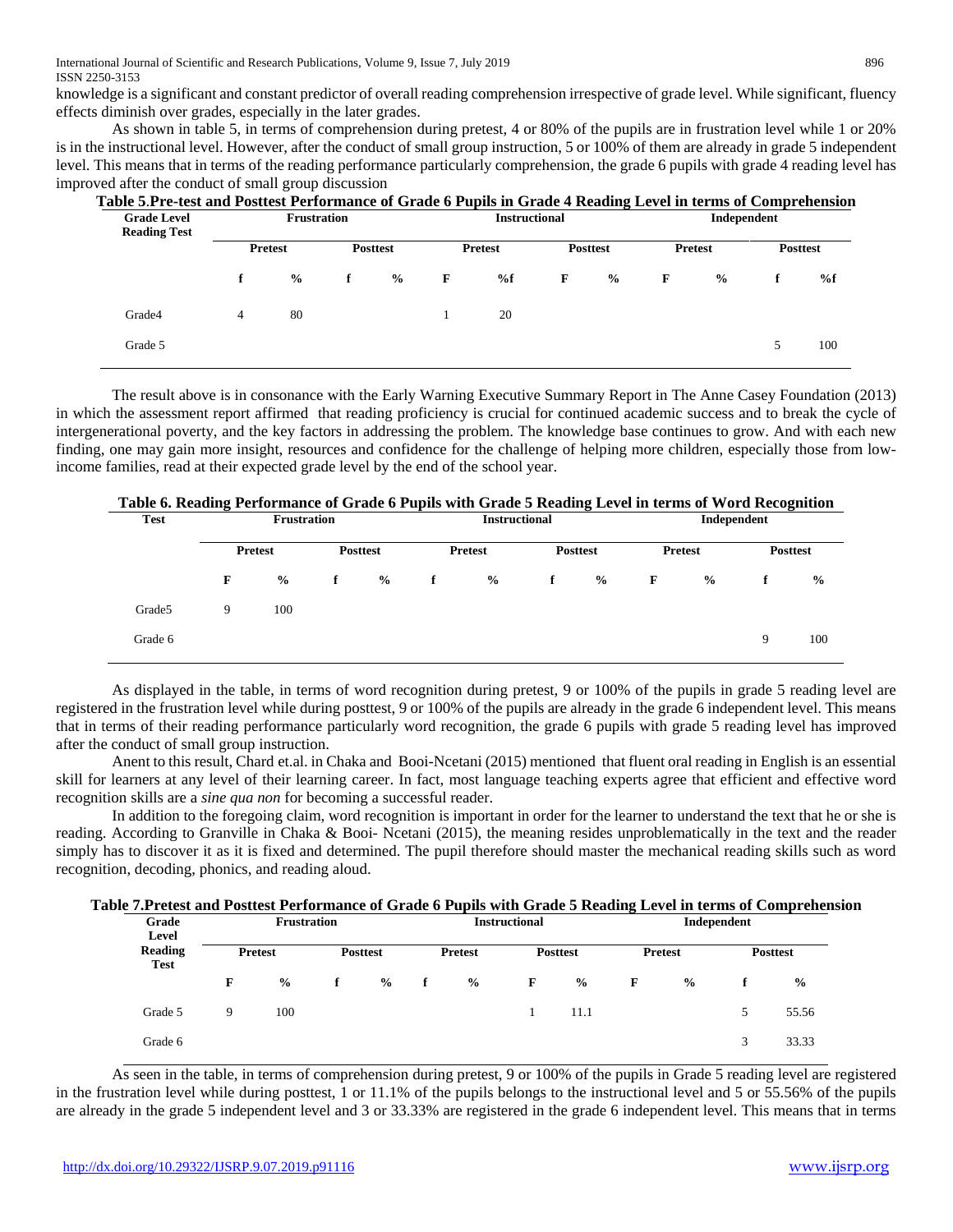International Journal of Scientific and Research Publications, Volume 9, Issue 7, July 2019 897 ISSN 2250-3153

of reading comprehension, the grade 6 pupils with grade 5 reading level's performance has improved after the conduct of small group discussion.

The result above is in accordance to the findings of the study Perfetti and Hogaboam (2019) entitled Relationship between single word decoding and reading comprehension skills. It was found out thatunskilled comprehenders may have failed to develop automatic decoding skills and that this failure may lead to diminished comprehension skills sharing a common processing capacity with non-automatic decoding.

# **Problem 3: Significant Difference between Pretest and Posttest Results of the Grade 6 Pupils' Reading Performance**

# **Table 8. Paired t-test between Pretest and Posttest Scores of Grade 6 Pupils with Grade 3 Reading Level**

| Test     | Mean  | <b>SD</b> |           | p-value |
|----------|-------|-----------|-----------|---------|
| Pretest  | 10.91 | 1.375     | $3.546**$ | 0.005   |
| Posttest | 13.09 | 2.119     |           |         |
|          |       |           |           |         |

\*\*significant at p<.01

It can be gleaned from the data that the analysis yielded t-value of  $3.546$  at  $p=0.005$ , indicating a very significant difference of the scores. Thus, the null hypothesis is rejected. This means that there is a significant difference between the pretest and posttest scores of the pupils. Thus, the reading level of 6 pupils with Grade 3 reading level has significantly improved. The result also suggests that small group instruction is effective as a reading intervention strategy.

The result is supported by Amendum, et. al, in Wilson (2012) who posited that through social interaction and small-group learning activities, children begin to integrate and control specific knowledge and skills gradually, as they participate in meaningful, hands-on practice of those skills. Small-group reading instruction allows for this to happen with ease. Reading and literacy lessons provide a social context in which teachers and students meet and closely interact.

# **Table 9. Paired t-test between Pre-test and Posttest Scores of Grade 6 Pupils with Grade 4 Reading Level**

|                | Mean    | <b>SD</b> | t-value   | p-value   |
|----------------|---------|-----------|-----------|-----------|
| Post GST Score | 15.2000 | .83666    |           |           |
| Pre GST Score  | 1.4000  | .51658    | $5.517**$ | $0.003**$ |

\*significant at  $p<0.01$ 

The paired t-test between the pretest and posttest scores of the grade 6 pupils with grade 4 reading level resulted with a t-value of 6.517 at p=0.003. Since the p-value is greater than the 0.05 level of significance set for analysis, the null hypothesis is rejected. This means that there is a significant difference between the pre-test and posttest scores of the pupils. Thus, the reading level of 6 pupils with grade 4 reading level has improved. The result also suggests that small group instruction is effective as a reading intervention strategy.

The foregoing result is backed by Tyner in Wilson (2012) who posited that small group differentiated reading model enables the teachers to focus specific skills needed by varied groups of children. Allington in Wilson (2012) also added that struggling readers are often asked to read text that is far more difficult for them to read than the texts their better reading peers are assigned. Hence, small group instruction is an avenue for these struggling pupils to improve their reading performance.

# **Table 10. Paired t-test between Pretest and Posttest Scores of Grade 6 Pupils with Grade 5 Reading Level**

|                | Mean   | <b>SD</b>    | t-value   | p-value |
|----------------|--------|--------------|-----------|---------|
| Post GST Score | 14.556 | 1.878        |           |         |
| Pre GST Score  | 1.444  | 225<br>ر د ب | $5.776**$ | 0.000   |

\*\*significant at p<0.01

It can be noted that the t-value obtained is  $5.776$  at  $p=0.000$  indicating very significant difference between the pretest and posttest scores. Thus, the null hypothesis is rejected.

This finding reveals that the pupils were able to raise their scores after the intervention. Thus it can be said that the intervention was effective in its objective to improve the reading performance of the pupils.

In connection to the result above, Foorman and Torgesen (2002) found out from an evidence-based research that there is a dramatic reductions in the incidence of reading failure when explicit instruction in phonemic awareness and phonemic decoding skills, fluency in word recognition and text processing, construction of meaning, vocabulary, spelling, and writing components are provided by the classroom teacher. To address the needs of children most at risk of reading failure, the same instructional components are relevant but they need to be made more explicit and comprehensive, more intensive, and more supportive in small-group or one-on-one formats. The argument is made that by coordinating research evidence from effective classroom reading instruction with effective small-group and one‐on‐one reading instruction, one can meet the literacy needs of all children.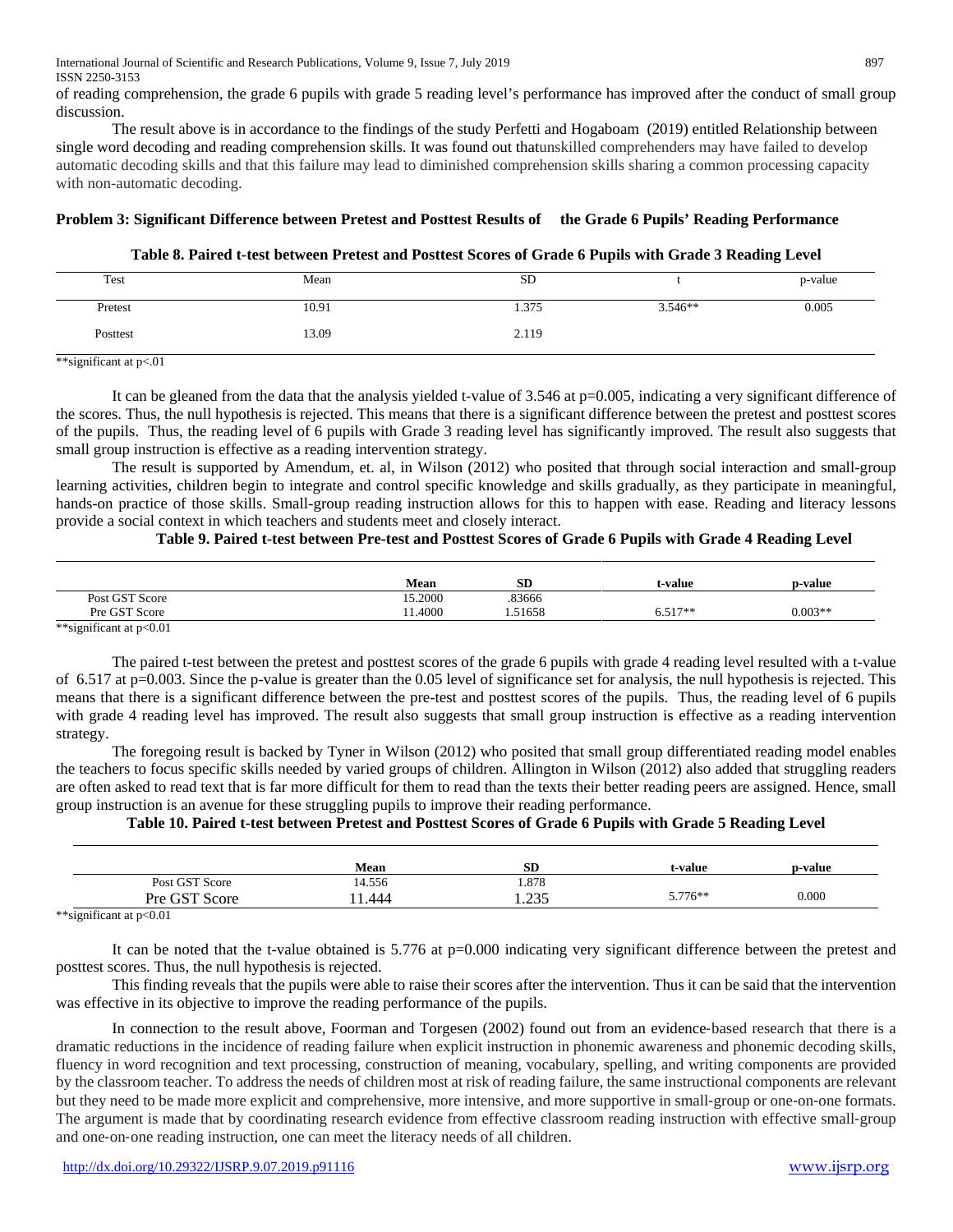# **Problem 5: Level of Grade 6 Pupils' Appreciation on Small Group Instruction**

As presented on the table, indicators 8 and 9 which state that the pupil can improve his or her diction in reading since they (with group mates) are asked to read in a small group or individually and he or she prefers to be in a small group when doing reading activities and answering reading exercises got the highest rating of 4.58 described as strongly agree.

| <b>Indicators</b>                                                                                                                    | <b>Mean</b> | VD                    |
|--------------------------------------------------------------------------------------------------------------------------------------|-------------|-----------------------|
| 1. I enjoy doing reading activities when I am in a small group.                                                                      | 4.54        | <b>Strongly Agree</b> |
| 2. I can concentrate in doing reading activities in a small group.                                                                   | 3.81        | Agree                 |
| 3. I learn more in small group since my classmates can share their ideas<br>with respect to the topic.                               | 4.46        | <b>Strongly Agree</b> |
| 4. I get the chance to share my idea with my groupmates                                                                              | 4.38        | <b>Strongly Agree</b> |
| 5. I can best interact with my teacher and classmates in reading activities<br>and materials when I am in a small group.             | 4.15        | Agree                 |
| 6. I am more prepared in reading when the teacher asks questions about<br>the topic being read when I am in a small group            | 4.27        | <b>Strongly Agree</b> |
| 7. I can improve my vocabulary through reading in a small group since we<br>are sometimes asked to define the word in our own words. | 4.46        | <b>Strongly Agree</b> |
| 8. I can improve my diction in reading since we are asked to read in a small<br>group or individually.                               | 4.58        | <b>Strongly Agree</b> |
| 9. I prefer to be in a small group when doing reading activities and<br>answering reading exercises.                                 | 4.58        | <b>Strongly Agree</b> |
| 10. The reading materials given in a small group are appropriate to my<br>reading capacity.                                          | 4.50        | <b>Strongly Agree</b> |
| <b>Overall</b>                                                                                                                       | 4.37        | <b>Strongly Agree</b> |

Range of Means: 1.00-1.80 (Strongly Disagree); 1.81- 2.60 (Disagree); 2.61-3.40 (Uncertain); 3.41-4.20 (Agree); 4.21-5.00 (Strongly Agree)

On the other hand, the indicator 2 which states that the pupil can concentrate in doing reading activities in a small group got the lowest mean of 3.81 which signifies that the pupil still agree with the statement. The overall weighted mean of the level of pupils' appreciation to SGI is 4.37 which means that the pupils strongly agree with the statement. Thus, they outstandingly appreciate the small group instruction. This also suggests that the pupils realized the advantages of being in a small group and that they somehow acknowledge the improvement of their reading performance which brought about by their participation in the small group instruction.

With regards to the result above, Hughes and Moody as cited in Young (2008) found in their a meta-analytic review that students in small groups or in peer tutoring made impressive gains in decoding, suggesting that small group instruction may be as effective as individual tutoring. Peer tutoring, they pointed out, can be used with an entire class (e.g., classwide peer tutoring), limiting the amount of teacher time and resources needed.

Realizing the effects of small group instruction, National Research Council (2010) explained that stumbling obstacles such as absence or loss of motivation and failure to develop deep appreciation to the rewards of reading activity should be minimized if not eradicated in reading classes since these will forfeit the aims to improve the reading competence of the learners.

# **Problem 4: The Reading Intervention Program**

The findings of the study indicate that a reading intervention program if effectively implemented, can improve the pupils' reading performance. Attached is the proposed reading intervention program for the Grade 6 pupils whose reading levels are in grades 3-5.

# **LOCALIZED READING INTERVENTION PROGRAM**

# **Rationale**

Excellent reading skill is exceptionally indispensable in the diverse learning areas. It is a paramount avenue of an individual in acquiring basic knowledge and life skills. It allows the pupil to access the breadth of curriculum. Further, the pupil's language and communication skills are greatly harnessed through skillful reading. Posing these, a pupil can likewise develop self-confidence. Thus, developing the reading skills both in word recognition and comprehension must be given due attention by the educators.

Annually, the Philippine Informal Reading Inventory is conducted to assess the reading level of the school children. Data show that there are pupils whose reading level is below from the grade level that they are in. It remains to be a challenge to the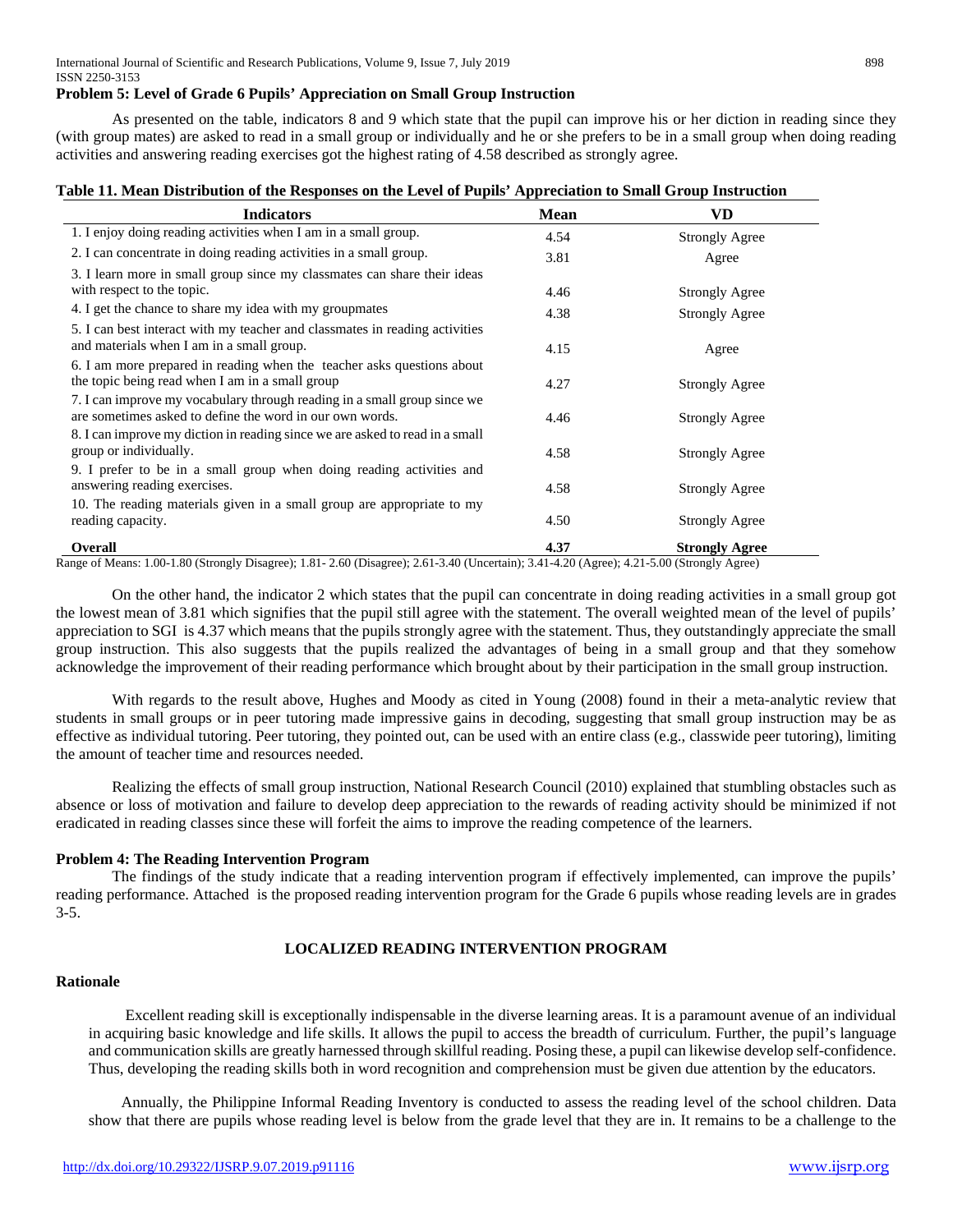International Journal of Scientific and Research Publications, Volume 9, Issue 7, July 2019 899 ISSN 2250-3153

classroom teachers on how to help these pupils attain good reading skills. To address this concern, reading intervention must be effectively done.

Based on researches, small group instruction is an effective strategy to respond to the pupils' difficulty in reading. In this strategy, the teacher can employ varied teaching techniques to carry out small group instruction. To mention, he can administer brainstorming, think pair and share, and cooperative learning activities. Pupils may be allowed to read aloud or silently, in a group or individually. Vocabulary-building can also be achieved through unlocking of difficulties. With this strategy, the pupil is given intervention based on his reading level with his classmates who belong to the same level. He will be given appropriate reading materials which can easily activate his schema making him ready to interact with the text.

Objective: To improve the reading performance of Grade 6 Pupils with Grade 3 Reading Level through Small Group Instruction

| Activities                                                                                                                     | Persons<br>Involved                               | Time Frame                                        | Materials Needed                                                                                                                                                                                          | Source of Fund                       | Performance Indicator                                                                                                                           |
|--------------------------------------------------------------------------------------------------------------------------------|---------------------------------------------------|---------------------------------------------------|-----------------------------------------------------------------------------------------------------------------------------------------------------------------------------------------------------------|--------------------------------------|-------------------------------------------------------------------------------------------------------------------------------------------------|
| Conduct<br>of<br>Group<br><b>Screening Test</b>                                                                                | School Reading<br>Coordinator,<br>Teacher, Pupils | June                                              | Printed<br>Materials<br>for<br>Group Screening Test                                                                                                                                                       | School MOOE                          | 100% of the Pupils had taken the<br>Group Screening Test for Grade Six<br>in English                                                            |
| Conduct<br>of<br>Graded<br>Passages Pre-<br>Test                                                                               | School Reading<br>Coordinator,<br>Teacher, Pupils | July                                              | Printed<br>Materials<br>for<br><b>Graded Passages Pre-Test</b>                                                                                                                                            | School MOOE                          | 100% of the Pupils who scored 0-13<br>in the Group Screening Test had<br>taken the Graded Passages Pre-Test                                     |
| Conduct<br>of<br>Reading<br>Intervention<br>Program<br>through Small<br>Group<br>Instruction                                   | Teacher, Pupils                                   | August<br>(Monday and<br>Tuesdays)                | CAI/Printed<br>Materials<br>from<br>the<br>Developing<br>Reading Power 3,<br>Skill A Noting Details<br>Exercises 9-24                                                                                     | <b>HRPTA</b><br>Fund,<br>School MOOE | 100% of the Pupils had attended the<br>Reading Intervention through Small<br>Group Instruction and had answered<br>80% of the reading exercises |
| (Explicit<br>Teaching)                                                                                                         | Teacher, Pupils                                   | September<br>(Monday and<br>Tuesdays)             | CAI/Printed<br>Materials<br>from<br>the<br>Developing<br>Reading Power 3,<br>Skill A Noting Details<br>Exercises 25-40                                                                                    | <b>HRPTA</b><br>Fund.<br>School MOOE | 100% of the Pupils had attended the<br>Reading Intervention through Small<br>Group Instruction and had answered<br>80% of the reading exercises |
| of<br>Conduct<br>Reading<br>Intervention<br>Program<br>through Small<br>Group<br>Instruction<br>(Think,<br>Pair.<br>and Share) | Teacher, Pupils                                   | October<br>(Monday and<br>Tuesdays)               | CAI/Printed<br>Materials<br>Developing<br>from the<br>Reading Power 3,<br>the<br>Skill B<br>Getting<br>Significance<br>$_{\mathrm{of}}$<br>$\rm{a}$<br>Selection Exercises 1-12                           | <b>HRPTA</b><br>Fund,<br>School MOOE | 100% of the Pupils had attended the<br>Reading Intervention through Small<br>Group Instruction and had answered<br>80% of the reading exercises |
| Conduct<br>of<br>Reading<br>Intervention<br>Program<br>through Small<br>Group<br>Instruction                                   | Teacher, Pupils                                   | November<br>Week 1 &2<br>(Monday and<br>Tuesdays) | CAI/Printed<br>Materials<br>Developing<br>from<br>the<br>Reading Power 3, Skill B<br>Getting the Significance<br>of a Selection Exercises<br>13-20                                                        | <b>HRPTA</b><br>Fund,<br>School MOOE | 100% of the Pupils had attended the<br>Reading Intervention through Small<br>Group Instruction and had answered<br>80% of the reading exercises |
| (Brainstorming<br>$\lambda$                                                                                                    | Teacher, Pupils                                   | November<br>Week 3 &4<br>(Monday and<br>Tuesdays) | CAI/Printed<br>Materials<br>from the<br>Developing<br>Reading Power 3,<br>Skill<br>$\mathbf C$<br>Predicting<br>Given<br>Outcome of<br>$\mathbf{a}$<br>Event<br>and<br>Making<br>Inferences Exercises 1-8 | <b>HRPTA</b><br>Fund.<br>School MOOE | 100% of the Pupils had attended the<br>Reading Intervention through Small<br>Group Instruction and had answered<br>80% of the reading exercises |

**PROGRAMME MATRIX for Grade 3 Reading Level**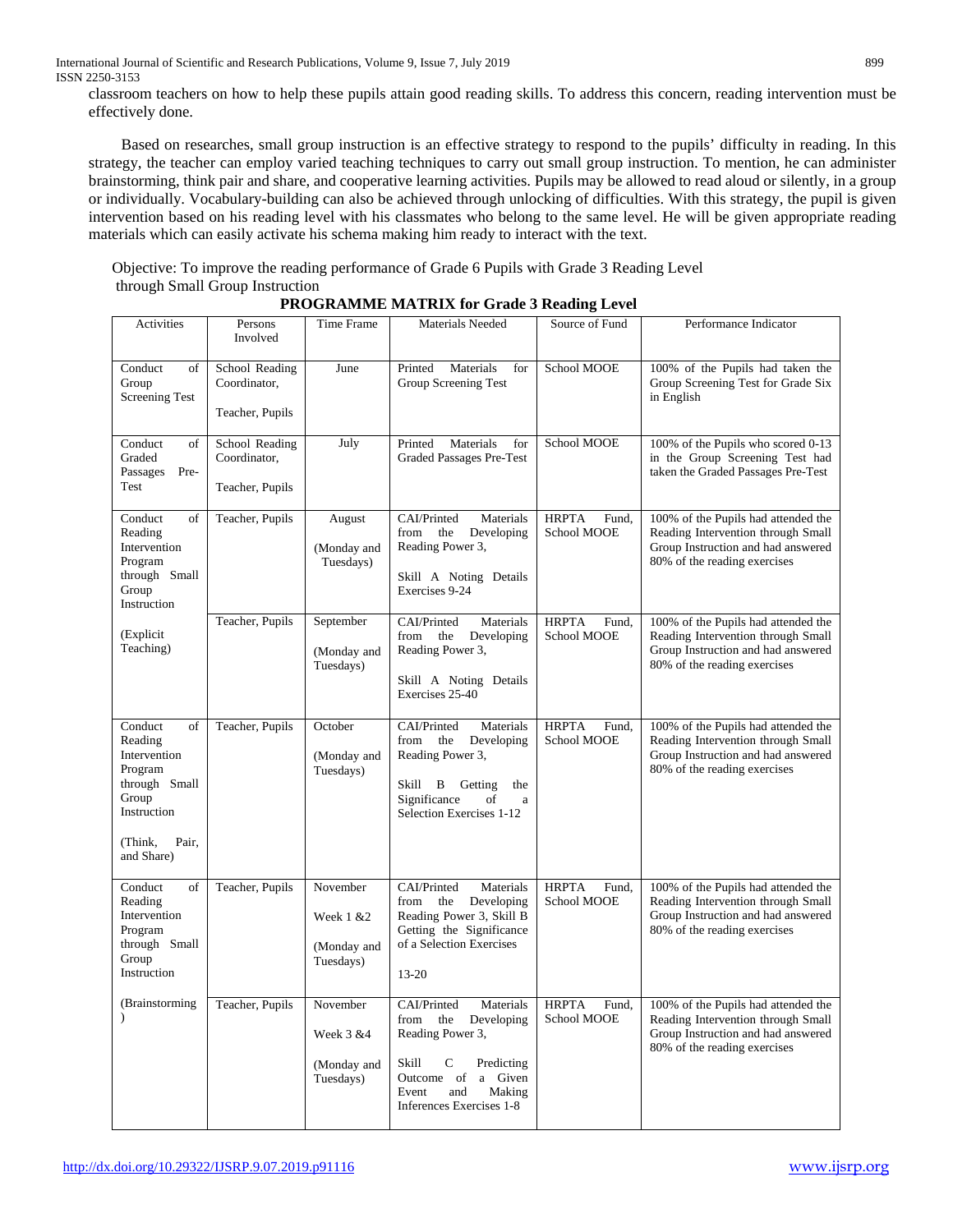| .                                                                                                                         |                 |                                                      |                                                                                                                                                                                                           |                                      |                                                                                                                                                 |
|---------------------------------------------------------------------------------------------------------------------------|-----------------|------------------------------------------------------|-----------------------------------------------------------------------------------------------------------------------------------------------------------------------------------------------------------|--------------------------------------|-------------------------------------------------------------------------------------------------------------------------------------------------|
| of<br>Conduct<br>Reading<br>Intervention<br>Program<br>through Small<br>Group<br>Instruction<br>(Cooperative)             | Teacher, Pupils | December<br>Week $1 & 2$<br>(Monday and<br>Tuesdays) | CAI/Printed<br>Materials<br>the<br>Developing<br>from<br>Reading Power 3,<br>Skill<br>$\mathcal{C}$<br>Predicting<br>Given<br>Outcome<br>-of<br>a.<br>Making<br>Event<br>and<br>Inferences Exercises 9-16 | <b>HRPTA</b><br>Fund.<br>School MOOE | 100% of the Pupils had attended the<br>Reading Intervention through Small<br>Group Instruction and had answered<br>80% of the reading exercises |
| Learning)                                                                                                                 |                 |                                                      |                                                                                                                                                                                                           |                                      |                                                                                                                                                 |
| of<br>Conduct<br>Reading<br>Intervention<br>Program<br>through Small<br>Group<br>Instruction<br>(Independent)<br>Reading) | Teacher, Pupils | January<br>(Monday)<br>&<br>Tuesdays)                | CAI/Printed<br>Materials<br>the<br>Developing<br>from<br>Reading Power 3,<br>Skill D Reading to Follow<br>Instruction<br>Precise<br>Exercise                                                              | <b>HRPTA</b><br>Fund.<br>School MOOE | 100% of the Pupils had attended the<br>Reading Intervention through Small<br>Group Instruction and had answered<br>80% of the reading exercises |
| of<br>Conduct<br>Phil-IRI<br>Graded<br>Post<br>Passages<br>Test                                                           | Teacher, Pupils | February                                             | Materials<br>Printed<br><sub>on</sub><br>Graded<br>Passages Post-<br><b>Test</b>                                                                                                                          | School MOOE                          | 100% of the Pupils had taken the<br>Graded passages and had improved<br>their reading skills.                                                   |

Objective: To improve the reading performance of Grade 6 Pupils with Grade 4 Reading Level through Small Group Instruction

| <b>Activities</b>                                                                                                           | Persons<br>Involved                               | <b>Time Frame</b>         | <b>Materials Needed</b>                                                                                                                              | Source of Fund                       | Performance Indicator                                                                                                                              |
|-----------------------------------------------------------------------------------------------------------------------------|---------------------------------------------------|---------------------------|------------------------------------------------------------------------------------------------------------------------------------------------------|--------------------------------------|----------------------------------------------------------------------------------------------------------------------------------------------------|
| Conduct<br>of<br>Group<br><b>Screening Test</b>                                                                             | School Reading<br>Coordinator,<br>Teacher, Pupils | June                      | Materials for<br>Printed<br>Group Screening Test                                                                                                     | School MOOE                          | 100% of the Pupils had taken the<br>Group Screening Test for Grade<br>Six in English                                                               |
| Conduct<br>of<br>Graded<br>Passages Pre-<br>Test                                                                            | School Reading<br>Coordinator,<br>Teacher, Pupils | July                      | for<br>Printed<br>Materials<br>Passages Pre-<br>Graded<br>Test                                                                                       | School MOOE                          | 100% of the Pupils who scored 0-<br>13 in the Group Screening Test<br>had taken the Graded Passages<br>Pre-Test                                    |
| Conduct<br>Reading<br>Invention<br>Program<br>through Small                                                                 | Teacher, Pupils                                   | August<br>(Wednesdays)    | CAI/Printed<br>Materials<br>from the Developing<br>Reading Power 4,<br>Skill A Noting Details<br>Exercises 9-24                                      | <b>HRPTA</b><br>Fund,<br>School MOOE | 100% of the Pupils had attended<br>the Reading Intervention through<br>Small Group Instruction and had<br>answered 80% of the reading<br>exercises |
| Group<br>Instruction<br>(Explicit)<br>Teaching)                                                                             | Teacher, Pupils                                   | September<br>(Wednesdays) | CAI/Printed<br>Materials<br>from the Developing<br>Reading Power 4,<br>Skill A Noting Details<br>Exercises 25-40                                     | <b>HRPTA</b><br>Fund,<br>School MOOE | 100% of the Pupils had attended<br>the Reading Intervention through<br>Small Group Instruction and had<br>answered 80% of the reading<br>exercises |
| Conduct<br>of<br>Reading<br>Intervention<br>Program<br>through Small<br>Group<br>Instruction<br>(Think, Pair,<br>and Share) | Teacher, Pupils                                   | October<br>(Wednesdays)   | CAI/Printed<br>Materials<br>from the Developing<br>Reading Power 4,<br>Skill B Getting<br>the<br>Significance<br>of<br>a<br>Selection Exercises 1-12 | <b>HRPTA</b><br>Fund.<br>School MOOE | 100% of the Pupils had attended<br>the Reading Intervention through<br>Small Group Instruction and had<br>answered 80% of the reading<br>exercises |
| $\sigma$ f<br>Conduct<br>Reading                                                                                            | Teacher, Pupils                                   | November                  | CAI/Printed<br>Materials<br>from the Developing                                                                                                      | <b>HRPTA</b><br>Fund.                | 100% of the Pupils had attended<br>the Reading Intervention through                                                                                |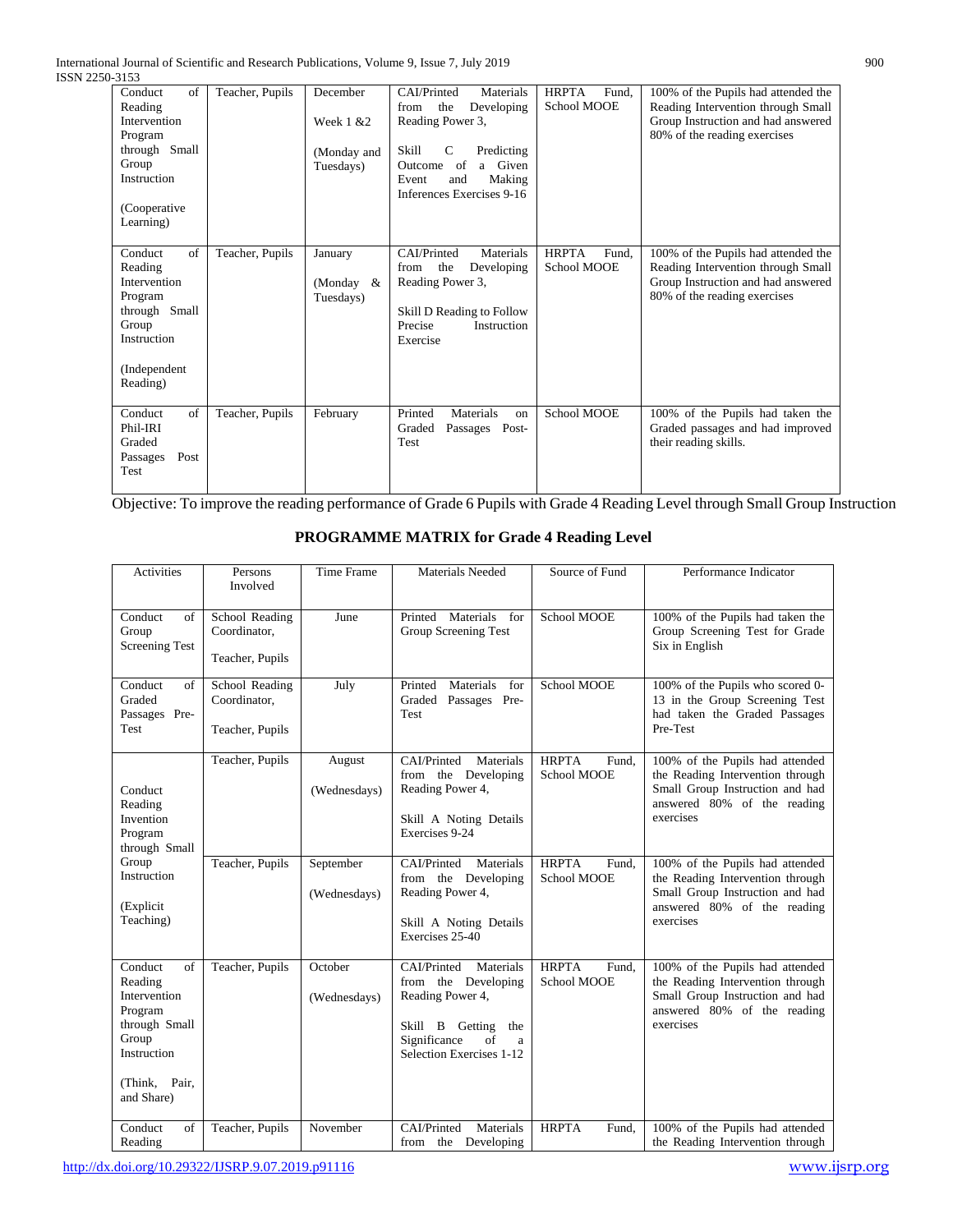ISSN 2250-3153

| Intervention<br>Program<br>through Small<br>Group<br>Instruction<br>(Brainstormin)<br>g)                                  |                 | Week 1 & 2<br>(Wednesdays)              | Reading Power 4,<br>Skill B Getting<br>the<br>Significance<br>οf<br>a<br><b>Selection Exercises</b><br>$13 - 20$                                                                | School MOOE                                 | Small Group Instruction and had<br>answered 80% of the reading<br>exercises                                                                        |
|---------------------------------------------------------------------------------------------------------------------------|-----------------|-----------------------------------------|---------------------------------------------------------------------------------------------------------------------------------------------------------------------------------|---------------------------------------------|----------------------------------------------------------------------------------------------------------------------------------------------------|
|                                                                                                                           | Teacher, Pupils | November<br>Week 3 & 4<br>(Wednesdays)  | Materials<br>CAI/Printed<br>from the Developing<br>Reading Power 4,<br>Skill<br>Predicting<br>C<br>Outcome of a Given<br>Event<br>Making<br>and<br>Inferences Exercises 1-8     | <b>HRPTA</b><br>Fund,<br><b>School MOOE</b> | 100% of the Pupils had attended<br>the Reading Intervention through<br>Small Group Instruction and had<br>answered 80% of the reading<br>exercises |
| Conduct<br>of<br>Reading<br>Intervention<br>Program<br>through Small<br>Group<br>Instruction<br>(Cooperative<br>Learning) | Teacher, Pupils | December<br>Week $1 & 2$<br>(Wednesdays | CAI/Printed<br>Materials<br>from the Developing<br>Reading Power 5<br>Skill<br>C<br>Predicting<br>Outcome of a Given<br>Making<br>Event<br>and<br>Inferences Exercises 9-<br>16 | <b>HRPTA</b><br>Fund,<br>School MOOE        | 100% of the Pupils had attended<br>the Reading Intervention through<br>Small Group Instruction and had<br>answered 80% of the reading<br>exercises |
| Conduct<br>of<br>Reading<br>Intervention<br>Program<br>through Small<br>Group<br>Instruction<br>(Independent<br>Reading)  | Teacher, Pupils | January<br>(Wednesdays)                 | Materials<br>CAI/Printed<br>from the Developing<br>Reading Power 5,<br>Skill D<br>Reading to<br>Follow<br>Precise<br><b>Instruction Exercise</b>                                | <b>HRPTA</b><br>Fund,<br><b>School MOOE</b> | 100% of the Pupils had attended<br>the Reading Intervention through<br>Small Group Instruction and had<br>answered 80% of the reading<br>exercises |
| Conduct<br>of<br>Phil-IRI<br>Graded<br>Passages Post<br>Test                                                              | Teacher, Pupils | February                                | Materials<br>Printed<br>on<br>Graded Passages Post-<br>Test                                                                                                                     | School MOOE                                 | 100% of the Pupils had taken the<br>Graded<br>passages<br>and<br>had<br>improved their reading skills.                                             |

Objective: To improve the reading performance of Grade 6 Pupils with Grade 5 Reading Level through Small Group Instruction

# **PROGRAMME MATRIX for Grade 5 Reading Level**

| Activities                                                                          | Persons<br>Involved                               | Time Frame             | Materials Needed                                                                                                   | Source of Fund                       | Performance Indicator                                                                                                                              |
|-------------------------------------------------------------------------------------|---------------------------------------------------|------------------------|--------------------------------------------------------------------------------------------------------------------|--------------------------------------|----------------------------------------------------------------------------------------------------------------------------------------------------|
| of<br>Conduct<br>Group<br>Screening Test                                            | School Reading<br>Coordinator,<br>Teacher, Pupils | June                   | for<br>Printed<br>Materials<br>Group Screening Test                                                                | School MOOE                          | 100% of the Pupils had taken the<br>Group Screening Test for Grade<br>Six in English                                                               |
| of<br>Conduct<br>Graded<br>Pre-<br>Passages<br>Test                                 | School Reading<br>Coordinator,<br>Teacher, Pupils | July                   | Printed<br>Materials<br>for<br>Graded<br>Passages<br>Pre-<br><b>Test</b>                                           | School MOOE                          | 100% of the Pupils who scored 0-<br>13 in the Group Screening Test<br>had taken the Graded Passages<br>Pre-Test                                    |
| Conduct<br>Reading<br>Invention<br>Program<br>through Small<br>Group<br>Instruction | Teacher, Pupils                                   | August<br>(Thursdays)) | CAI/Printed<br>Materials<br>Developing<br>from the<br>Reading Power 5,<br>Skill A Noting Details<br>Exercises 9-24 | <b>HRPTA</b><br>Fund,<br>School MOOE | 100% of the Pupils had attended<br>the Reading Intervention through<br>Small Group Instruction and had<br>answered 80% of the reading<br>exercises |
| (Explicit)                                                                          | Teacher, Pupils                                   | September              | Materials<br>CAI/Printed<br>Developing<br>from<br>the                                                              | <b>HRPTA</b><br>Fund,                | 100% of the Pupils had attended<br>the Reading Intervention through                                                                                |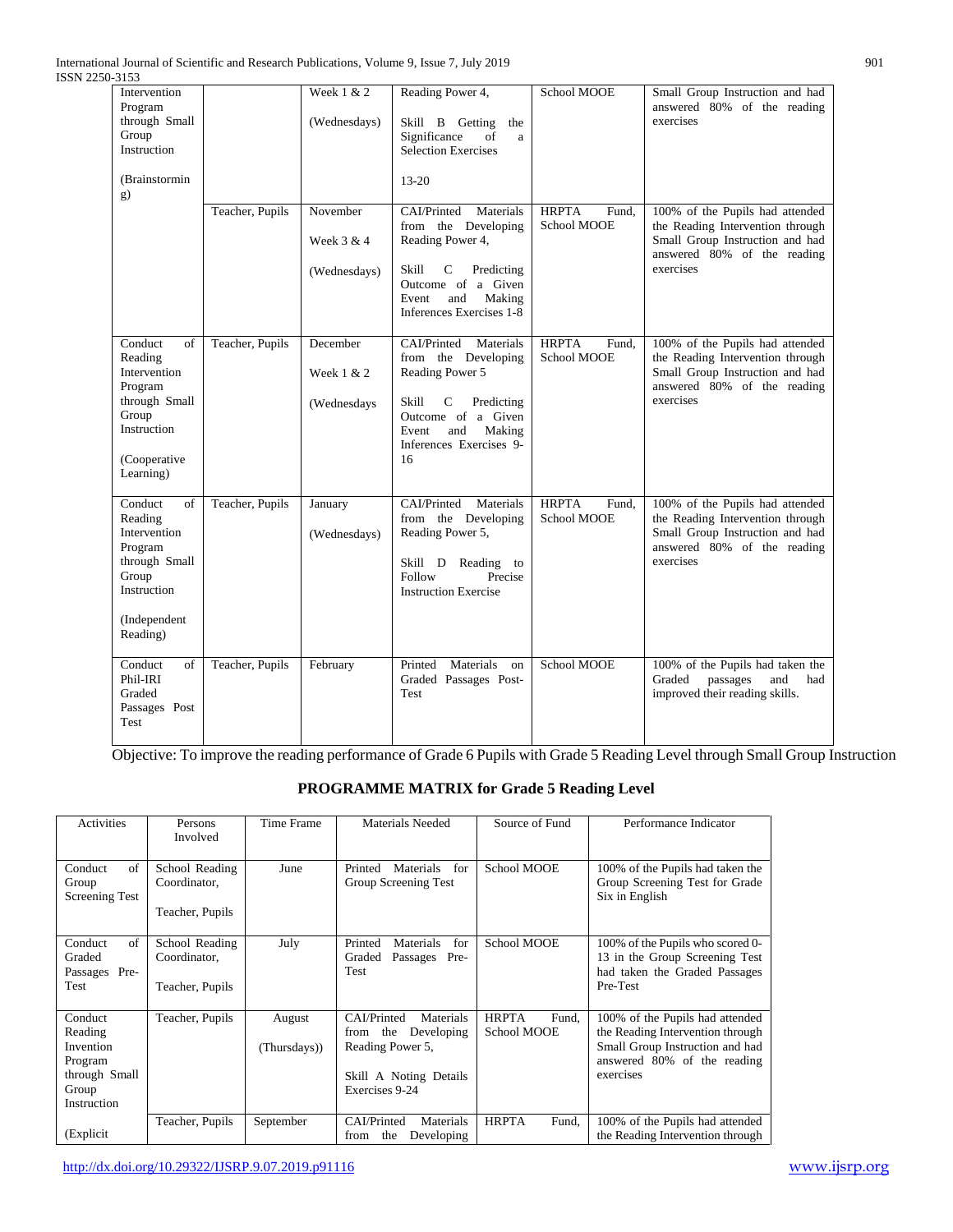| ISSN 2250-3153                                                                                                   |                 |                                       |                                                                                                                                                                                  |                                      |                                                                                                                                                    |
|------------------------------------------------------------------------------------------------------------------|-----------------|---------------------------------------|----------------------------------------------------------------------------------------------------------------------------------------------------------------------------------|--------------------------------------|----------------------------------------------------------------------------------------------------------------------------------------------------|
| Teaching)                                                                                                        |                 | (Thursdays)                           | Reading Power 5,                                                                                                                                                                 | School MOOE                          | Small Group Instruction and had<br>answered 80% of the reading                                                                                     |
|                                                                                                                  |                 |                                       | Skill A Noting Details<br>Exercises 25-40                                                                                                                                        |                                      | exercises                                                                                                                                          |
| Conduct<br>Reading<br>Invention<br>Program<br>through Small<br>Group<br>Instruction                              | Teacher, Pupils | October<br>(Thursdays)                | CAI/Printed<br>Materials<br>from the Developing<br>Reading Power 5,<br>Skill B Getting<br>the<br>Significance<br>of<br>a<br>Selection Ex ercises 1-<br>12                        | <b>HRPTA</b><br>Fund,<br>School MOOE | 100% of the Pupils had attended<br>the Reading Intervention through<br>Small Group Instruction and had<br>answered 80% of the reading<br>exercises |
| (Think, Pair,<br>and Share)                                                                                      |                 |                                       |                                                                                                                                                                                  |                                      |                                                                                                                                                    |
| Conduct<br>Reading<br>Invention<br>Program                                                                       | Teacher, Pupils | November<br>Week 1 & 2                | CAI/Printed<br>Materials<br>from the Developing<br>Reading Power 5,                                                                                                              | <b>HRPTA</b><br>Fund,<br>School MOOE | 100% of the Pupils had attended<br>the Reading Intervention through<br>Small Group Instruction and had<br>answered 80% of the reading              |
| through Small<br>Group<br>Instruction                                                                            |                 | (Thursdays)                           | Skill B Getting<br>the<br>Significance<br>of<br>a<br><b>Selection Exercises</b>                                                                                                  |                                      | exercises                                                                                                                                          |
| (Brainstormin)<br>g)                                                                                             |                 |                                       | $13 - 20$                                                                                                                                                                        |                                      |                                                                                                                                                    |
|                                                                                                                  | Teacher, Pupils | November<br>Week 3 & 4                | CAI/Printed<br>Materials<br>from the Developing<br>Reading Power 5,                                                                                                              | <b>HRPTA</b><br>Fund.<br>School MOOE | 100% of the Pupils had attended<br>the Reading Intervention through<br>Small Group Instruction and had<br>answered 80% of the reading              |
|                                                                                                                  |                 | (Thursdays)                           | Skill<br>Predicting<br>C<br>Outcome of a Given<br>Making<br>Event<br>and<br>Inferences Exercises 1-8                                                                             |                                      | exercises                                                                                                                                          |
| Conduct<br>Reading<br>Invention<br>Program<br>through Small<br>Group<br>Instruction<br>(Cooperative<br>Learning) | Teacher, Pupils | December<br>Week 1 & 2<br>(Thursdays) | CAI/Printed<br>Materials<br>from the Developing<br>Reading Power 5,<br>Skill<br>Predicting<br>C<br>Outcome of a Given<br>Making<br>Event<br>and<br>Inferences Exercises 9-<br>16 | <b>HRPTA</b><br>Fund,<br>School MOOE | 100% of the Pupils had attended<br>the Reading Intervention through<br>Small Group Instruction and had<br>answered 80% of the reading<br>exercises |
| Conduct<br>Reading<br>Invention<br>Program<br>through Small<br>Group<br>Instruction<br>(Independent<br>Reading)  | Teacher, Pupils | January<br>(Thursdays)                | CAI/Printed<br>Materials<br>from the Developing<br>Reading Power 5,<br>Skill D Reading to<br>Follow<br>Precise<br><b>Instruction Exercise</b>                                    | <b>HRPTA</b><br>Fund,<br>School MOOE | 100% of the Pupils had attended<br>the Reading Intervention through<br>Small Group Instruction and had<br>answered 80% of the reading<br>exercises |
| οf<br>Conduct<br>Phil-IRI<br>Graded<br>Passages Post<br>Test                                                     | Teacher, Pupils | February                              | Materials<br>Printed<br>on<br>Graded Passages Post-<br>Test                                                                                                                      | School MOOE                          | 100% of the Pupils had taken the<br>Graded<br>passages<br>and<br>had<br>improved their reading skills.                                             |

# IV. CONCLUSIONS